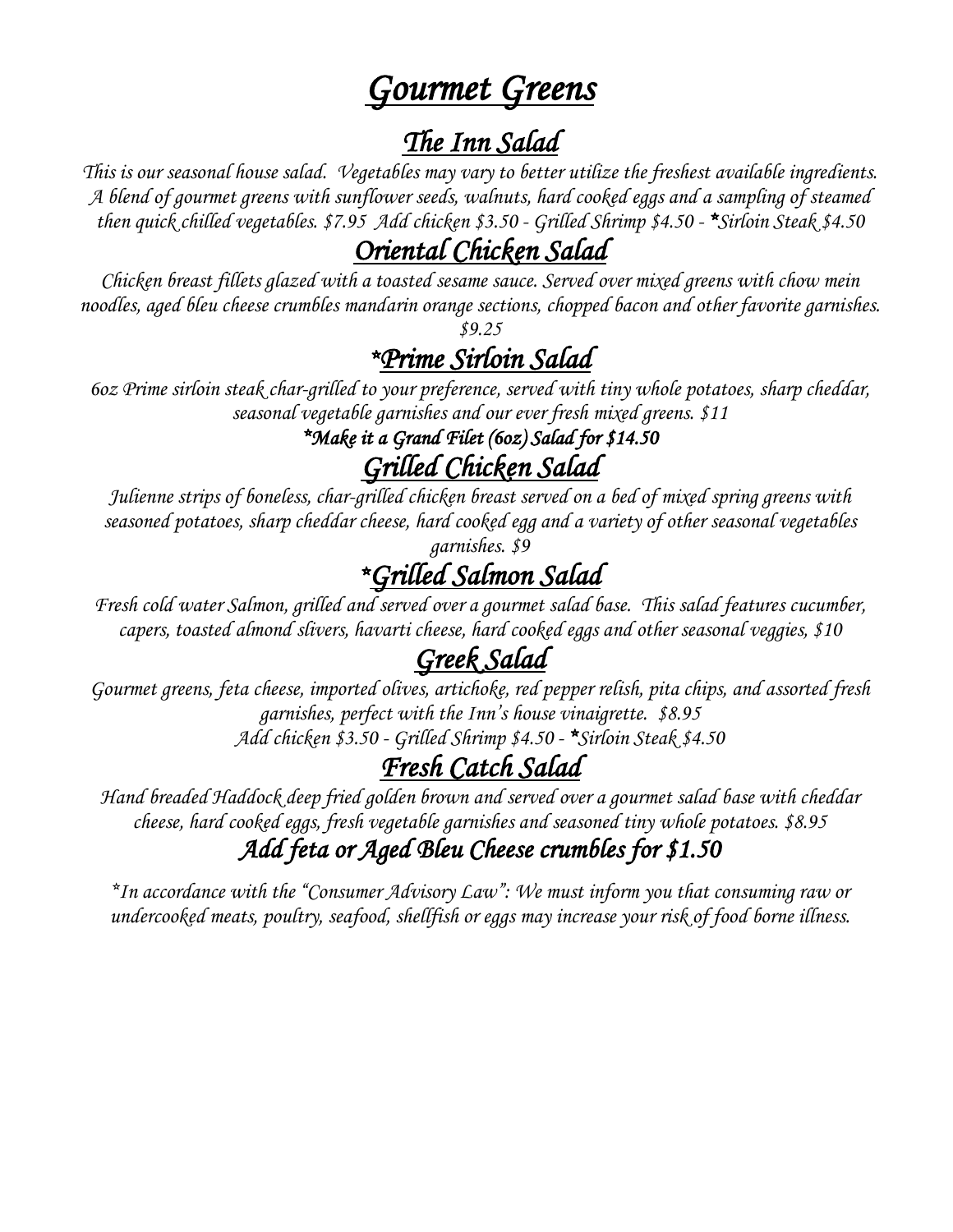*The Sandwich Board*<br>*Roast Beef Hoagie*<br>*Slow cooked, extremely tender roast beef topped with sautéed onions on a bakery-fresh hoagie roll with loads of cheddar cheese, garnished with tomatoes and garden fresh spring mix. We suggest our homemade horseradish sauce for this great sandwich. \$8.25*

*The Deli Buster-A customer favorite!! Hard salami, our own slow baked ham, <sup>a</sup> mix of provolone and cheddar cheese baked on our fresh hoagie roll topped with tomatoes, red onions, and crisp shredded lettuce drizzled with house vinaigrette. \$8.25*

*Grand Valley Club Chicken breast fillets deep fried golden brown, crisp bacon, Swiss cheese, shredded lettuce, tomato and* 

## *mayo on a toasted Kaiser roll. \$7.50*

*Chicken Cordon Bleu A classic, done the Grand Valley way, A juicy grilled chicken breast, topped with ham and melted Swiss cheese on a toasted Kaiser bun served with a side of dijonaise. \$8.50*

*Fried Haddock Sandwich Hand breaded Haddock fillet deep fried golden brown and served as a sandwich platter with fries and coleslaw. No bun, no problem. \$9.50*

*All sandwiches are served with your choice of soup or fries.* 

# *Wrap It Up, I'll Take It! Buffalo Chicken Wrap Crisp chicken fillets deep fried and tossed in our spicy buffalo sauce with bleu cheese crumbles, lettuce*

*and tomatoes. Served with side of chips.* 

*Turkey Wrap Fresh turkey breast, apple wood smoked bacon, lettuce and tomato all wrapped up. Served cold with chips and ranch sauce on the side.*

*Roast beef Wrap Sliced roast beef with asparagus, horseradish sauce, Muenster cheese, shredded lettuce and fresh red onions. Served warm with chips.*

*All of our wraps are wrapped up in flour tortilla shells and are \$8.25 Substitute soup, or fries for chips \$1.50, side salad \$2.25*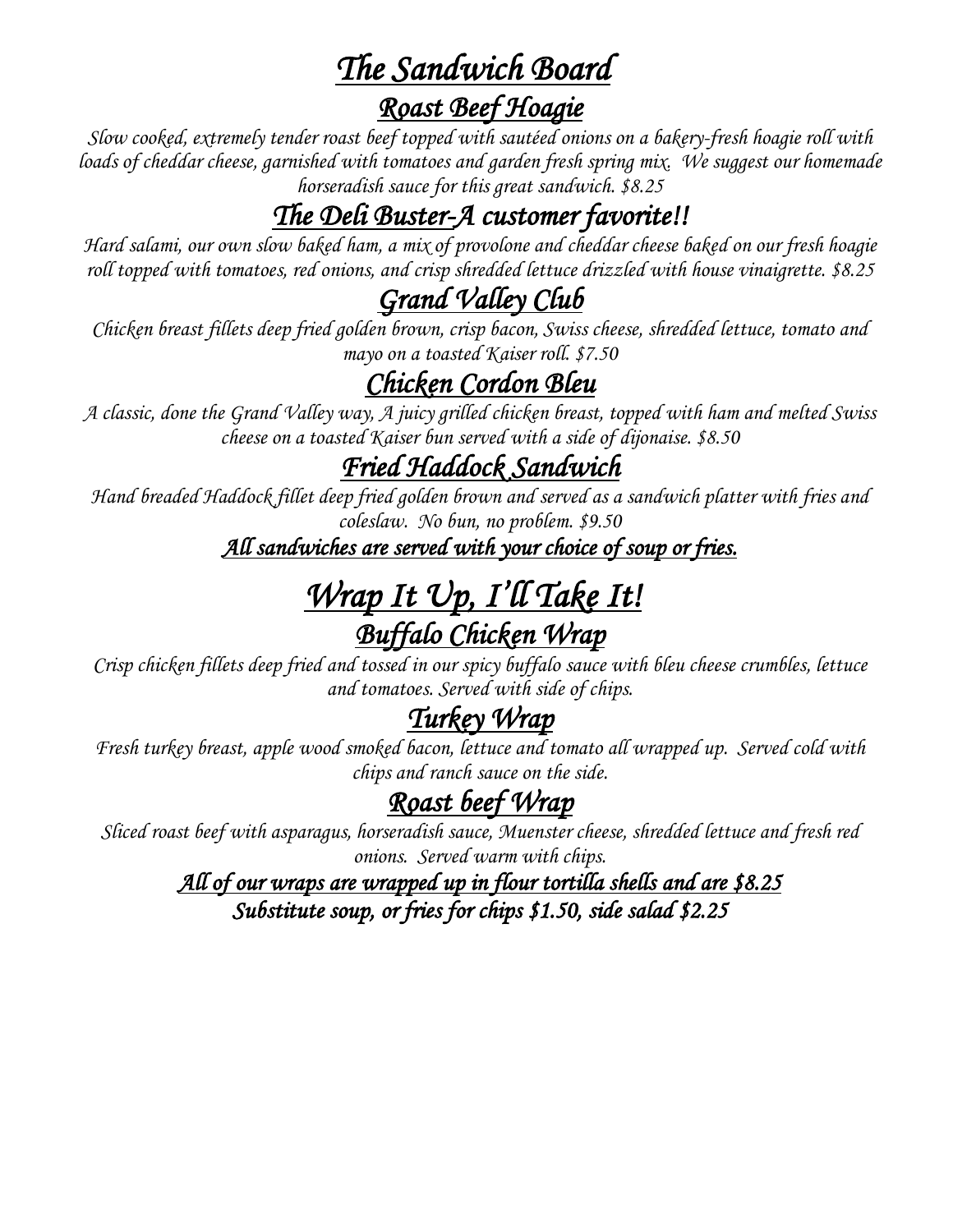## *Executive Decisions*

## *Maryland Style Crab Cake Our number one dinner entrée offered for lunch.*

*A golden brown pan sautéed real crab meat cake served over a light béarnaise sauce. Served with fresh vegetables, rice pilaf and choice of soup or salad. \$10.25*

*\*Grand Filet Lunch Petite filet mignonettes char-grilled to perfection, served with sauteed button mushrooms. Served with fresh vegetables, rice pilaf and choice of soup or salad. \$14.95*

*\*Grilled Salmon A generous portion of fresh Norwegian Salmon char-grilled to perfection and served with our creamy cucumber dill sauce. Served with fresh vegetables, rice pilaf and choice of soup or salad. \$12.95*

*\*Ranch and Reef Our lunch portion of 6oz. house prime sirloin, prepared to your liking, topped with a trio of scampi style shrimp, in our own rich garlic and herb butter sauce. Served with fresh vegetables, rice pilaf and choice of soup or salad. \$13.95*

# *Pasta Choices Chicken Marsala Sautéed chicken breast medallions with red onions, button mushrooms and*

*Marsala wine demi-glace served over linguini pasta. Includes choice of soup or salad. \$10*

*Peppers & Pasta*<br>Homemade stuffed banana peppers filled with spicy Italian sausage, spinach and a mix of aged Romano *and Parmesan cheese. Slow baked and served over angel hair marinara. Includes choice of soup or salad. \$10.95*

*Shrimp Scampi Six Jumbo gold coast Shrimp, sautéed to perfection in our own garlic-butter and white wine sauce, served over imported angel hair pasta. Includes choice of soup or salad. \$12*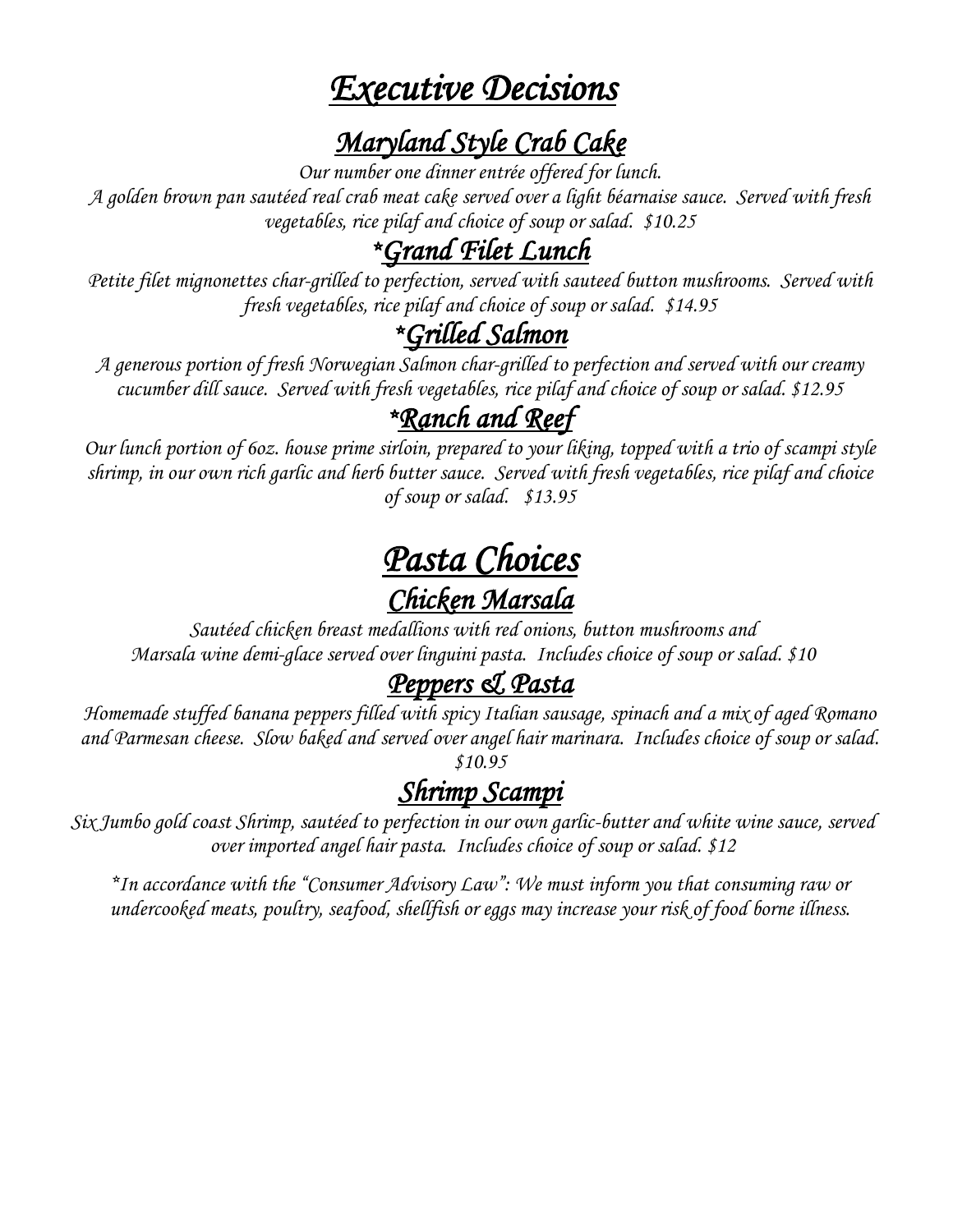## *For the lighter Appetites*

*Jumbo Shrimp Cocktail Jumbo Gulf Shrimp poached with aromatic herbs, quick chilled and Served with our zesty horseradish cocktail sauce and lemon wedges Single order-\$8 Shrimp for Two-\$11*

*Oriental Chicken Fillets Crispy boneless chicken fillets lightly tossed with a toasted sesame glaze and served with mandarin orange sections, bleu cheese crumbles and chow mein noodles on a bed of spring mix. \$7.95*

## *Plain Chicken Fillets-\$6*

*Stuffed Banana Peppers*<br>*Spicy banana peppers filled with our own mixture of Italian sausage, spinach and cheeses, baked with tomato sauce and served to you with a side of garlic toast. \$7.25*

*Coconut Shrimp Jumbo Gulf Shrimp lightly breaded and coated with coconut, deep fried golden brown and served with marmalade sauce. \$8.25* 

*Soup and Salad The perfect lunch! A hot bowl of our soup du jour and a special lunch salad with choice of dressing. \$7.95*

## *Ask your server for choice of soup du jour.*

## *Don't Forget to save room for one of Mrs. B's Homemade Desserts!*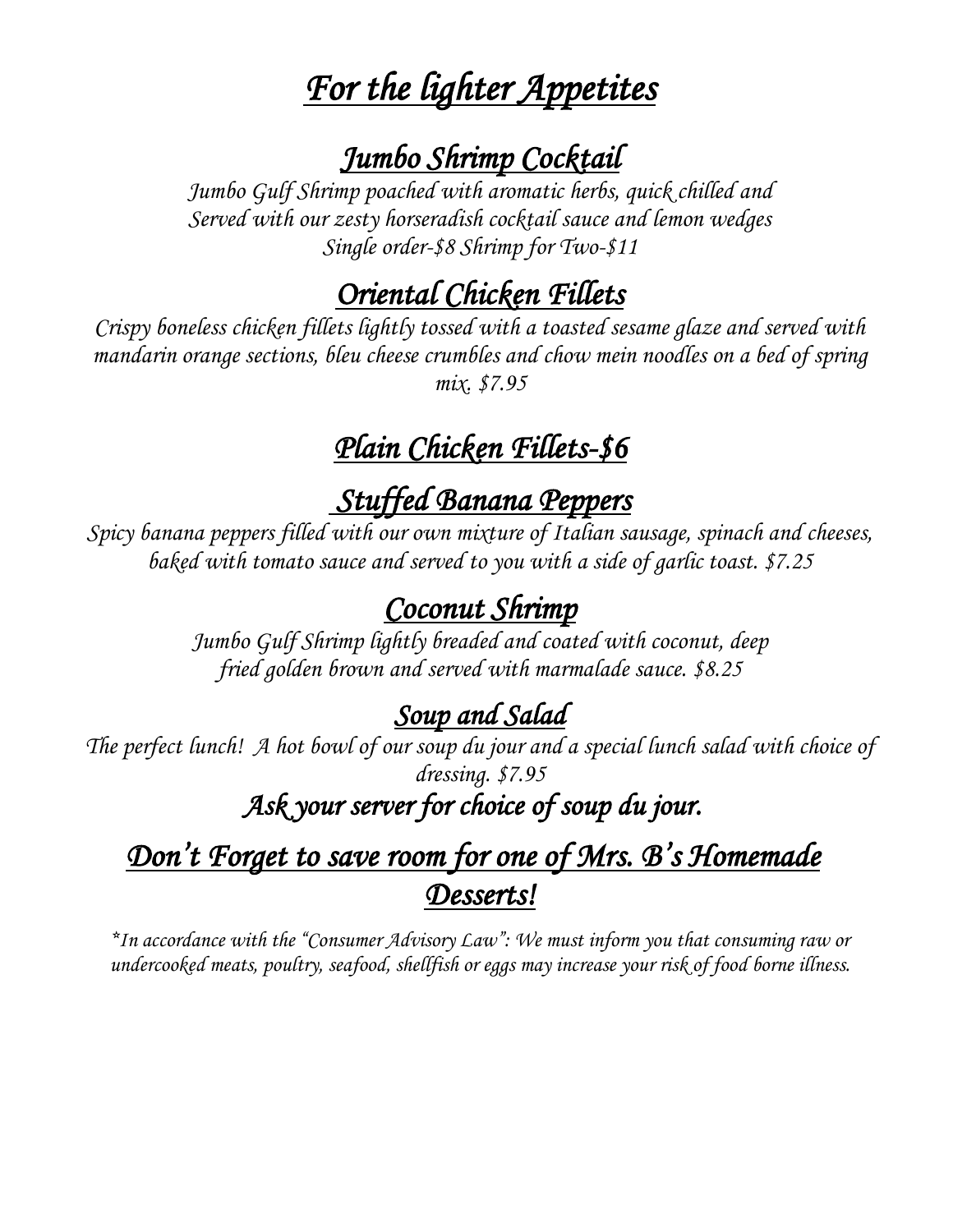*Rustic Flatbreads Served with a side of dressed greens with vegetables.* 

*Chicken, Broccoli and Ranch Flatbread Tender grilled chicken breast with fresh steamed broccoli over our ranch sauce, covered with mozzarella and parmesan cheese and baked to a golden brown. \$8.25*

## *\*Grilled Steak and Cheese Flatbread*

*Fresh flatbread brushed with horseradish sauce topped with grilled sirloin steak, mushrooms, red onion, red pepper and artichoke relish, cheddar and bleu cheeses. \$9.75*

*Seafood Flatbread Golden brown flatbread crust topped with our signature garlic scampi sauce, shrimp, and bay scallops, fresh baby spinach, Romano and Mozzarella Cheeses, served with a side salad. \$9.95*

*Garden Flatbread Seasonal fresh vegetables baked on a basil pesto brushed Italian flat bread with a hint of herb infused olive oil and Provolone and Romano cheeses. \$8.25*

*Margherita Flatbread Italian flatbread drizzled with our own garlic and herb sauce, topped with thin sliced tomatoes, mozzarella and parmesan cheese, baked to a golden brown. \$7.25*

*Soup or fries can be added to any Flatbread for \$2.00*